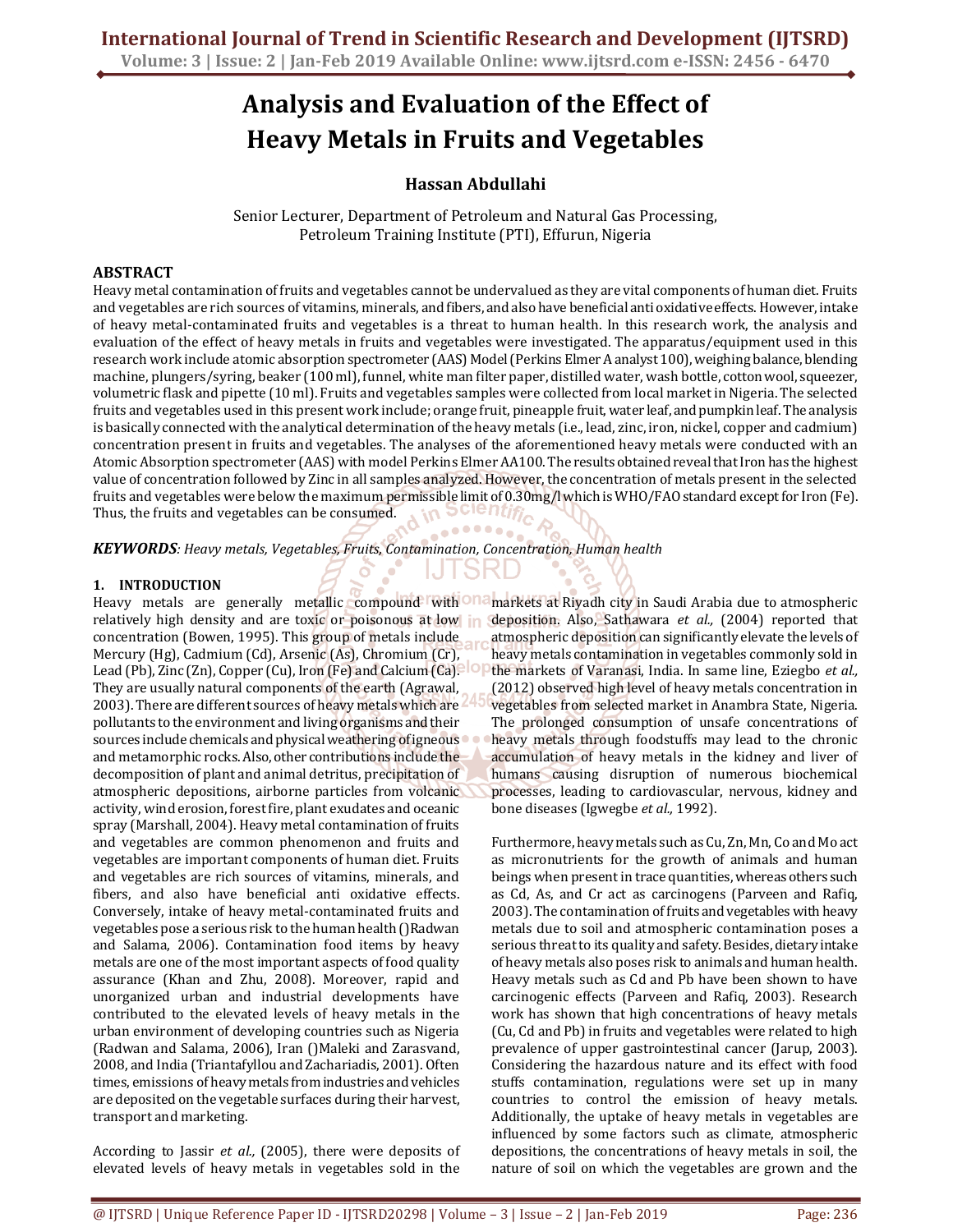degree of maturity of the plants at the time of harvest (Fytianos et al., 2001). Air pollution is also a threat to postharvest vegetables during transportation and marketing, causing elevated levels of heavy metals in vegetables (Agrawal, 2003). Is in this line, this present work is focused on the analysis of the effect of heavy metals in different fruits and vegetable to establish some recommendations on human diet safety. This is particularly important for monitoring fruits and vegetables products from Nigeria farm, where only limited data on the heavy metals content are available. Although, related research works have been carried out but the knowledge about the contamination of fruits and vegetables with heavy metals from Effurun Market, Nigeria which is surrounded with crude oil refinery and other industries is yet to be established. Therefore, the present study was undertaken with the aim to analyze the concentration of some specific heavy metals found in some selected fruits and vegetables from Effurun Market, Nigeria.

## 2. MATERIALS AND METHODS

#### 2.1 Apparatus/ Chemical Used

The following apparatus/equipment and chemicals were used for this research work: Atomic absorption spectrometer (AAS) Model (Perkins Elmer A analyst 100), weighing balance, blending machine, plungers/syringe, beaker (100 ml), funnel, filter paper, distilled water, wash bottle, cotton wool, squeezer, volumetric flask and pipette (10 ml). The CIC chemical used was Hydrogen trioxonitrate (V) acid (HNO<sub>3</sub>).  $\bullet \bullet$ 

#### 2.2 Sample Collection

Samples of fruits and vegetables leaves were collected from Effurun market, Nigeria. For the analysis, only the edible portions of each fruits and vegetables were used. Orange fruit, pineapple fruit, water leaf, and pumpkin leaf were used in for this research work.

#### 2.3 Extraction of Vegetable and Fruit Sample (Juice) avelop

The collected samples of fruits and vegetables was thoroughly washed and rinsed with distilled water. 5 g of vegetable leaves was weighed with weighing balance and blended using a blending machine. The juice (water) from the vegetable leaves was filtered using a plunger with a cotton wool placed inside. The cotton wool help to hold back the vegetable leaves particles and prevent it from getting through into the filtrate. One millimeter of  $1:1 HNO<sub>3</sub>$  was added to the extracted juice to preserve it for analysis in the refrigerator. For the fruit sample, the fruit was half into four pieces, each pieces was squeezed to extract the juice from the fruit sample. A plunger/syringe was also used to filter the juice and also prevent juice particles from entering into the filtrate. Again, it was also passed through a filter paper to remove smaller juice particles that must have escape through the plunger. One millimeter of  $1:1$  HNO<sub>3</sub> was also added to the extracted juice sample to preserve it and it was stored in the refrigerator (<40C) until analyzed.

#### 2.4 Preparation of Standard Solution

Standard stock solution of the heavy metals, namely lead (Pb), cadmium (cd), copper (cu), iron (Fe), Zinc (Zn), and Nicked (Ni) were prepared. Each of the standard solution contains 1000µg/l (1000 ppm).

#### 2.5 Experimental Procedure

The analysis of heavy metals concentration namely Lead (Pb), Iron (Fe), Zinc (Zn), Cadmium, Copper (Cu), Nickel (Ni) in fruits and vegetables samples were carried out using AAS equipment. The atomic absorption spectrometer (AAS) was set up for the analysis according to manufacture instruction. The choice lamp was inserted into the turner and the operation condition such as wave length and slit width adjusted as required. The instrument was optimized for maximum sensitivity using the wavelength and lamp of alignment knob. The numbers and values of the standards were fed into the system with the correct burner in place; air was turned on, followed by acetylene at the appropriate pressure. The flame was ignited and left for about 10 minutes. The absorbance of the blank was adjusted to zero after which the reading of the standard solution with concentration in ppm for each of the metal were taken. This was repeated for each parameter to be obtained in each of the given sample. The equipment was then put in the analytical mode and the individual sample was measured and recorded by aspirating each sample in the instrument. The concentration of the heavy metal in the fruits and vegetable samples were determined.

# 3. RESULTS AND DISCUSSION

The results obtained show variations in the concentration of heavy metals present in fruits and vegetables analyzed. The concentration of Zn and Cu are within the permissible limit, while that of Fe is slightly higher in water leaf and pumpkin leaf (Table 2). Iron (Fe) is an essential element in human and it plays a vital role in the formation of hemoglobin oxygen and electron transport in human body. Cadmium (Cd) is a non- essential element in food and natural waters and it accumulates principally in the kidneys and liver. From this analysis, its concentration is higher in pineapple fruit  $(0.01\,\text{mg/l})$  (Fig. 3) and pumpkin leaf (<0.01 mg/l) (Table 1) compared to the maximum permissible limit of 0.20 mg/l recorded by WHO/ FAO. Nickel (Ni) is an element that occurs in our environment and it is essential in small doses, but it can be dangerous when maximum tolerable amounts are exceeded. This can cause various kinds of cancer in different sites of the body; its concentration in the samples analyzed varies. On the other hand, if Lead (Pb) accumulates in the brain, it can leads to plubism in children. In children it leads to lower acute or chronic toxicity problems, short attention span, hyperactivity and metal deterioration, Loss of memory and weakness of joints have been reported in adults, the results from this study showed that the concentration of lead (Pb) in all the samples ranged between 0.10mg/l in orange fruit and 0.20mg/l in pineapple fruit (Table 1). Its concentration in vegetable leaf (water leaf) was 0.003mg/l and in pumpkin leaf was 0.002mg/l (Table 2). These values is below the maximum permissible limit of 0.30mg/l for orange, pineapple, water leaf and pumpkin leave respectively by WHO/FAO standard.

| Table L. Concentration of Heavy Metals in Fruits |        |      |                                                           |      |  |  |
|--------------------------------------------------|--------|------|-----------------------------------------------------------|------|--|--|
| <b>Metals</b>                                    |        |      | Orange Fruit   Pineapple Fruit   WHO/FAO allow able limit | Unit |  |  |
| $\text{Zinc}(\text{Zn})$                         | 0.36   | 0.54 | 60.0                                                      | mg/l |  |  |
| Copper (Cu)                                      | 0.20   | 0.47 | 40.0                                                      | mg/l |  |  |
| Iron (Fe)                                        | 1.22   | 0.80 | 0.80                                                      | mg/l |  |  |
| Cadmium (Cd)                                     | < 0.01 | 0.01 | 0.20                                                      | mg/l |  |  |
| Nickel (Ni)                                      | < 0.01 | 0.18 | 0.14                                                      | mg/l |  |  |
| Lead (Pb)                                        | 0.10   | 0.20 | 0.30                                                      | mg/  |  |  |

# Table1. Concentration of Heavy Metals in Fruits